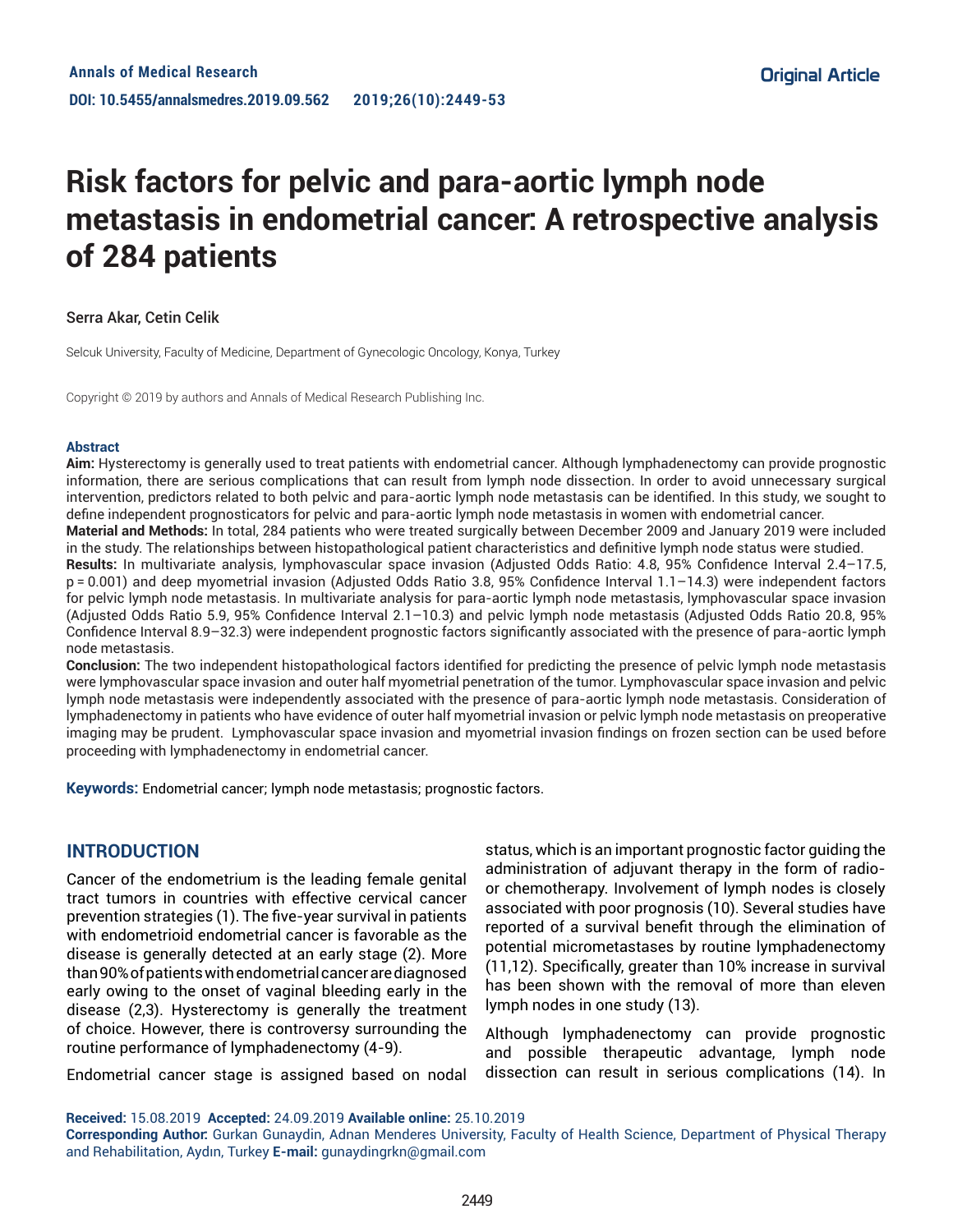order to avoid unnecessary surgical intervention, certain histopathological patient characteristics that are related to both pelvic and para-aortic lymph node metastasis can be investigated. Several tumor characteristics such as size, degree of myometrial invasion, grade and presence of lymphovascular space invasion (LVSI) may be assessed on frozen sections or may be evaluated on imaging preoperatively to guide surgical approach pertaining lymphadenectomy.

In this study, we attempted to examine the association between preoperative tumor grade from endometrial biopsies, postoperative final grade, size of the tumor, LVSI status and degree of myometrial invasion with lymph node metastasis (LNM) and determine risk factors that may be used to predict pelvic and para-aortic LNM in women with endometrial cancer.

## **MATERIAL and METHODS**

A total of 284 patients diagnosed with endometrioid endometrial cancer following surgical treatment and were followed-up in a single institution between December 2009 through January 2019 were included in the study. There were over 400 surgeries during this time. The patients who were lost to follow-up were excluded from the study. Patients received a definitive histopathological diagnosis of endometrioid endometrial cancer following hysterectomy and comprehensive pelvic and paraaortic lymph node dissection. Patient age, definitive histopathological patient characteristics were retrieved from electronic patient records. Stage and grade of the tumors were given based on the FIGO grading and staging system (15,16). The relationships between preoperative, postoperative FIGO tumor grade, LVSI status, myometrial tumor penetration, tumor size and LNM were investigated. The preoperative tumor grade was the FIGO grade assigned to the endometrial tumor based on the histopathological examination of endometrial biopsies obtained by Pipelle sampling. The other histopathological diagnoses including postoperative tumor grade were obtained from the analysis of the hysterectomy and lymphadenectomy specimen. Deep myometrial invasion was considered to be  $\geq$  50% myometrial invasion. Approval of the study was obtained from the Institutional Ethics Committee (2018/243).

#### **Statistical analysis**

The relationship of lymph node status with clinicopathological patient characteristics was analyzed using the Chi-square test with posthoc Bonferroni adjustments. Receiver operating curves were used to assess the discrimination value of specific histopathological factors. The area under the curve (AUC) was determined to quantify the potential of risk factors to predict pelvic and para-aortic LNM. Multiple logistic regression analysis included variables such as tumor grade, LVSI, myometrial invasion and tumor size, with a p value < 0.05 on univariate analysis. P-value < 0.05 was considered to be statistically significant. Statistical

analyses were carried out using SPSS 25.0 statistical software package (SPSS Inc., Chicago, IL).

# **RESULTS**

All patients were diagnosed with endometrioid endometrial cancer. The average age of patients was 58.8 ± 10.0. 54.8% of patients were aged ≤60 while 44.5% of patients were aged over 60. Thirty percent of patients had comorbidities like hypertension, diabetes and asthma. The five-year disease-specific survival for patient population was 91%. The mean disease-specific survival was 110.4 [95% Confidence Interval (CI): 105.6-115.1] months.

The distribution of histopathological tumor characteristics for the patients in this study is given in Table 1. 14.5% and 7.8% of patients had pelvic and para-aortic lymph node involvement, respectively. 4.7% and 12.1% of patients had grade 3 tumors on preoperative biopsy and postoperative histopathology, respectively. 47.1%, 22.9%, 52.7% and 17.3% of patients displayed deep myometrial invasion, LVSI, > 2 cm tumor size and advanced stage disease, respectively.

| Table 1. Distribution of clinicopathological patient characteristics |                    |               |  |  |
|----------------------------------------------------------------------|--------------------|---------------|--|--|
|                                                                      |                    | Frequency (%) |  |  |
| <b>Preoperative tumor grade</b>                                      | 1                  | 209 (73.6)    |  |  |
|                                                                      | $\mathbf{2}$       | 62 (21.8)     |  |  |
|                                                                      | 3                  | 13(4.6)       |  |  |
| <b>Final Tumor grade</b>                                             | 1                  | 189 (66.5)    |  |  |
|                                                                      | $\overline{2}$     | 60(21.1)      |  |  |
|                                                                      | 3                  | 35 (12.3)     |  |  |
| <b>MI</b>                                                            | <b>Superficial</b> | 158 (55.6)    |  |  |
|                                                                      | <b>Deep</b>        | 126(44.4)     |  |  |
| <b>LVSI</b>                                                          | <b>Absent</b>      | 217(76.4)     |  |  |
|                                                                      | <b>Present</b>     | $67$ $(23.5)$ |  |  |
| <b>Tumor size</b>                                                    | ≤2cm               | 132 (46.4)    |  |  |
|                                                                      | >2cm               | 152(53.5)     |  |  |
| <b>Stage</b>                                                         | I or II            | 234 (82.4)    |  |  |
|                                                                      | III or IV          | 50 (17.6)     |  |  |
| <b>Pelvic LNM</b>                                                    | <b>Absent</b>      | 242 (85.2)    |  |  |
|                                                                      | <b>Present</b>     | 42 (14.7)     |  |  |
| <b>Para-aortic LNM</b>                                               | <b>Absent</b>      | 261 (91.9)    |  |  |
|                                                                      | <b>Present</b>     | (8.1)<br>23   |  |  |

High tumor grade, diagnosed postoperatively, tumors with LVSI, deep myometrial penetration and size > 2 cm were significantly associated with pelvic and para-aortic LNM (p<0.05) as shown in Table 2 and Table 3.

High postoperative tumor grade had a sensitivity of 62.2% and a specificity of 71.8% for predicting pelvic LNM [Area under the Curve (AUC): 0.70, p <0.001]. Deep myometrial invasion had a sensitivity of 84.2% and specificity of 62.4% in predicting pelvic LNM. (AUC: 0.73 p<0.001). LVSI had a sensitivity of 100% and specificity of 90% in predicting pelvic LNM (AUC: 0.95, p<0.001). Tumor size > 2 cm showed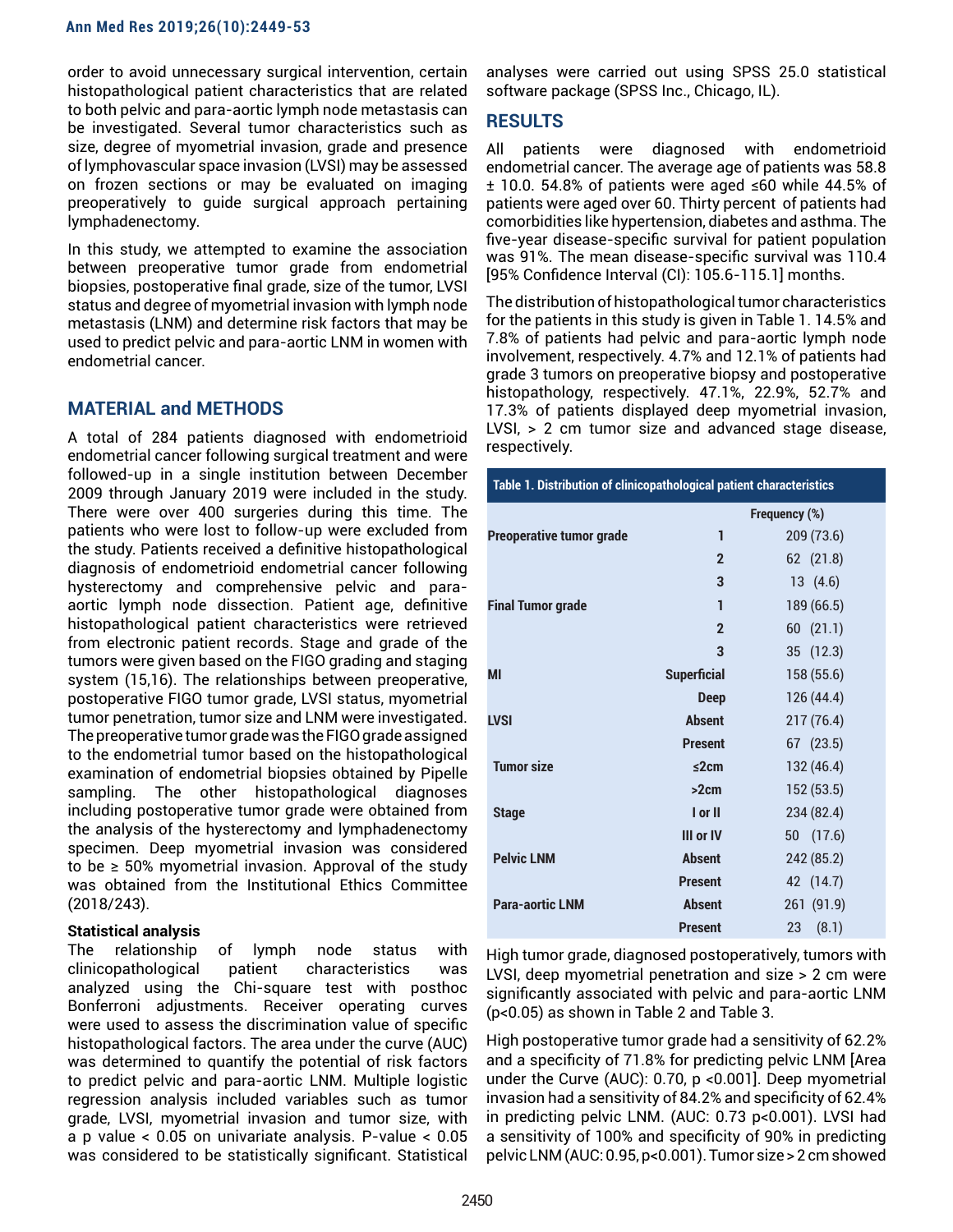#### **Ann Med Res 2019;26(10):2449-53**

a statistically significant predictive value for diagnosing metastatic pelvic lymph nodes (AUC:0.618, p=0.02) with a sensitivity of 73.7% and a specificity of 50.0%. Preoperative grade did not have a statistically significant discriminatory potential for diagnosing the presence of metastatic pelvic lymph nodes (AUC: 0.56, p= 0.63).

| Table 2. Association of histopathological patient characteristics with<br>pelvic lymph node metastasis |                |                          |                           |         |
|--------------------------------------------------------------------------------------------------------|----------------|--------------------------|---------------------------|---------|
|                                                                                                        |                | <b>Pelvic LNM</b>        |                           |         |
|                                                                                                        |                | <b>Absent</b><br>$N(\%)$ | <b>Present</b><br>$N(\%)$ | P       |
| <b>Preoperative Tumor grade</b>                                                                        | 1              | 181 (74.7)               | 28 (66.7)                 | 0.17    |
|                                                                                                        | $\overline{2}$ | 55(22.7)                 | 7(16.7)                   |         |
|                                                                                                        | 3              | 6(2.5)                   | 7(16.7)                   |         |
| <b>Postop Tumor Grade</b>                                                                              | 1              | 173 (71.5)               | 16(38.1)                  | < 0.001 |
|                                                                                                        | $\overline{2}$ | 50(20.7)                 | 10(23.8)                  |         |
|                                                                                                        | 3              | 19 (7.9)                 | 16(38.1)                  |         |
| MI                                                                                                     | < 50%          | 151(62.4)                | 7(16.7)                   | < 0.001 |
|                                                                                                        | >50%           | 91 (37.6)                | 35(83.3)                  |         |
| <b>LVSI</b>                                                                                            | <b>Absent</b>  | 217 (89.7)               | 0(0)                      | < 0.001 |
|                                                                                                        | <b>Present</b> | 25(10.3)                 | 42 (100)                  |         |
| <b>Tumor size</b>                                                                                      | ≤2cm           | 121(50.0)                | 11(26.2)                  | < 0.001 |
|                                                                                                        | $>2$ cm        | 121(50.0)                | 31 (73.8)                 |         |
| п.<br>.<br>п.                                                                                          | .              |                          |                           |         |

**LNM, lymph node metastasis; MI, myometrial invasion; LVSI, lymphovascular space invasion**

**Table 3. Association of histopathological patient characteristics with para-aortic lymph node metastasis**

|                                                                                             |                | <b>Para-aortic LNM</b> |                            |         |  |
|---------------------------------------------------------------------------------------------|----------------|------------------------|----------------------------|---------|--|
|                                                                                             |                | <b>Absent N</b><br>(%) | <b>Present N</b><br>$(\%)$ | P       |  |
| <b>Preoperative Tumor grade</b>                                                             | 1              | 194 (74.3)             | 15(65.2)                   | 0.012   |  |
|                                                                                             | $\overline{2}$ | 62(23.7)               | 0 (0)                      |         |  |
|                                                                                             | 3              | 5(1.9)                 | 8(34.8)                    |         |  |
| <b>Postop Tumor Grade</b>                                                                   | $\mathbf{1}$   | 189(72.4)              | 0(0.0)                     | < 0.001 |  |
|                                                                                             | $\overline{2}$ | 49 (18.8)              | 11(47.8)                   |         |  |
|                                                                                             | 3              | 23(8.8)                | 12(52.2)                   |         |  |
| MI                                                                                          | < 50%          | 155 (59.4)             | 3(13.0)                    | < 0.001 |  |
|                                                                                             | >50%           | 106(40.6)              | 20(87.0)                   |         |  |
| <b>LVSI</b>                                                                                 | <b>Absent</b>  | 217(83.1)              | 0(0.0)                     | < 0.001 |  |
|                                                                                             | <b>Present</b> | 44 (16.9)              | 23<br>(100.0)              |         |  |
| <b>Tumor size</b>                                                                           | ≤2cm           | 127(48.7)              | 5(21.7)                    | 0.034   |  |
|                                                                                             | $>2$ cm        | 134(51.3)              | 18(78.3)                   |         |  |
| <b>Pelvic LNM</b>                                                                           | <b>Absent</b>  | 240 (92.0)             | 2(8.7)                     | < 0.001 |  |
|                                                                                             | <b>Present</b> | 21(8.0)                | 21(91.3)                   |         |  |
| LNM, lymph node metastasis; MI, myometrial invasion; LVSI,<br>lymphovascular space invasion |                |                        |                            |         |  |

High tumor grade had a sensitivity of 68.4% and specificity of 70.1% in predicting para-aortic LNM (AUC: 0.72, p = 0.001). Deep myometrial invasion had a sensitivity of 85.1% and 60.0% specificity in diagnosing para-aortic lymph node metastasis (AUC: 0.72 , p=0.01). LVSI had a sensitivity of 100% and specificity of 83.3% in predicting para-aortic LNM (AUC: 0.92, p<0.001). Tumor size > 2 cm did not have predictive value for diagnosing metastatic para-aortic lymph nodes (AUC=0.618, p=0.08). Preoperative grade did not have a statistically significant predictive value for diagnosing metastatic para-aortic lymph nodes (AUC= 0.58, p= 0.64).

| Table 4. Multivariate logistic regression for lymph node metastasis |                        |                           |                        |         |  |
|---------------------------------------------------------------------|------------------------|---------------------------|------------------------|---------|--|
|                                                                     | <b>Pelvic LNM</b>      | Para-aortic<br><b>LNM</b> |                        |         |  |
| <b>Characteristic</b>                                               | <b>AOR</b><br>(95% CI) | p                         | <b>AOR</b><br>(95% CI) | P       |  |
| <b>LVSI</b>                                                         | $4.6(2.4-17.5)$        | 0.001                     | $5.9(2.1 - 10.3)$      | 0.01    |  |
| Tumor Size > 2 cm                                                   | $0.35(0.1 - 12.5)$     | 0.33                      | $3.1(0.6 - 7.9)$       | 0.8     |  |
| Deep myometrial<br>invasion                                         | $3.8(1.1 - 14.3)$      | 0.04                      | $2.2(0.4 - 8.8)$       | 0.34    |  |
| Grade 3                                                             | $1.6(0.77 - 3.1)$      | 0.22                      | $1.5(0.76 - 2.9)$      | 0.24    |  |
| <b>Pelvic LNM</b>                                                   |                        |                           | 20.8 (8.9-32.3)        | < 0.001 |  |
| LVSI; lymphovascular space invasion, LNM; lymph node metastasis,    |                        |                           |                        |         |  |

**AOR; Adjusted Odds ratio, CI; Confidence Interval** In multivariate analysis of pelvic LNM, LVSI [Adjusted Odds

Ratio (AOR) 4.6, 95% (CI 2.4–17.5, p = 0.001] and deep myometrial invasion (AOR 3.8, 95% CI 1.1–14.3, p = 0.04) were identified as independent risk factors for pelvic LNM (Table 4). In multivariate analysis of para-aortic LNM, LVSI (AOR 5.9, 95% CI 2.1–10.3, p = 0.01), and presence of pelvic LNM (AOR 20.8, 95% CI 8.9–32.3, p < 0.001) were seen as independent prognostic factors associated with para-aortic LNM (Table 4).

## **DISCUSSION**

Hysterectomy is the standard treatment for endometrial cancer. Lymph node dissection can provide valuable prognostic information and guide therapeutic decisionmaking but is associated with several complications (14). Lymph node involvement is part of the staging criteria in endometrial cancer (16). Lymphatic spread is a common route of dissemination in patients with endometrial tumors (17). Up to 14.9% of patients diagnosed with endometrial cancer can show evidence of LNM (9,18,19).

However, for patients who have apparent early stage and low-risk endometrial tumors, the performance of lymphadenectomy is controversial. Lymphadenectomy has been associated with an advantage in survival among patients with myometrial invasion (6). According to other studies, lymphadenectomy is thought to lack therapeutic benefit (7, 20) and is associated with major morbidity such as lymphedema (8). Some experts (21) do not recommend routine lymph node dissection for patients without significant risk factors. In order to classify patients with high probability for LNM, we investigated the potential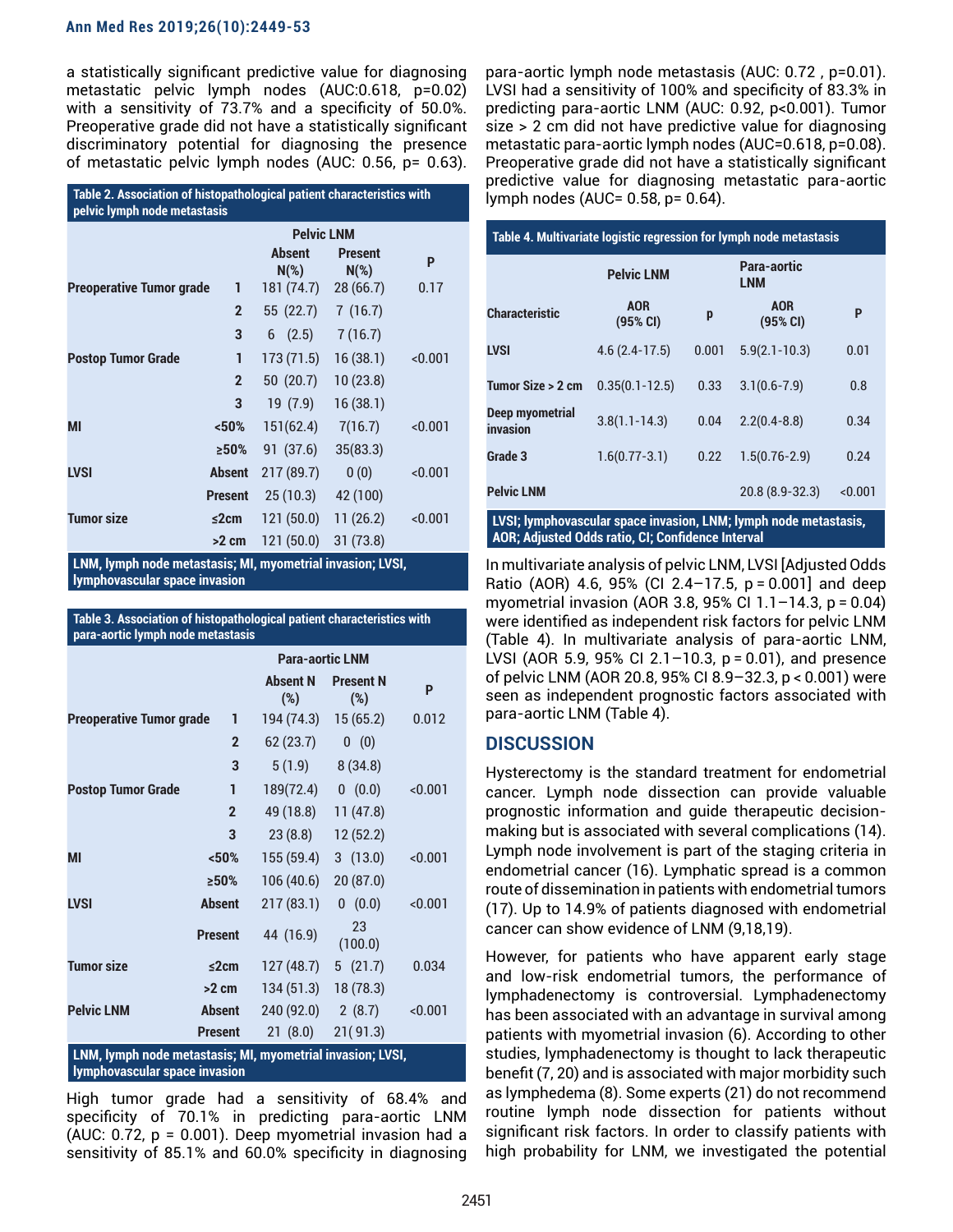risk factors that may be related to LNM. We specifically examined the potential association between tumor grade from endometrial sampling and LNM.

We found that preoperative grade on endometrial biopsy could not reliably predict the presence of pelvic or paraaortic LNM. This was an expected finding as preoperative endometrial biopsy (either by dilatation & curettage or Pipelle) has poor correlation with the definitive histopathological diagnosis according to a study with 332 patients (22). The risk factors associated with pelvic and para-aortic LNM were high grade tumors, tumors with LVSI, outer half myometrial invasion and size > 2cm. LVSI and outer half myometrial invasion were the factors independently associated with pelvic LNM. While, LVSI and pelvic LNM were the independent factors related to para-aortic LNM.

These findings are similar to recent studies that have evaluated the association of adverse prognostic factors with pelvic and para-aortic LNM. Li et al. have found that higher serum Human epididymis protein 4, CA 125 were associated with pelvic LNM (23). Additionally, histology of high-grade endometrial cancer, malignant cells in peritoneal cytology, outer half myometrial involvement and LVSI were independently associated with pelvic LNM (23).

On the other hand Sarı et al. conducted a retrospective study with 641 patients diagnosed with endometrial cancer to identify histopathological factors related to para-aortic LNM (18). They reported that in univariate analysis, nonendometrioid histology, age > 60 years, LVSI, high grade tumors, tumors with outer half myometrial invasion, and size ≥2 cm, infiltration of the uterine serosa, adenexal and cervical spread, the presence of pelvic LNM, malignant peritoneal cytology were prognostic factors related to para-aortic LNM. However, in multivariate analysis, the only independent risk factors for para-aortic LNM were LVSI and pelvic LNM. Similarly, in our study, tumor grade, LVSI, tumor size bigger than 2 cm, outer half myometrial invasion and pelvic LNM were all significantly related to para-aortic LNM. However, in multivariate analysis only LVSI and pelvic LNM could be seen as independent prognostic factors for para-aortic LNM. Other factors that have been associated with LNM are tumor size > 2cm, high tumor grade and adnexal involvement in various studies (9,14,24).

Based on their study of over 19000 patients Vergas et al. reported that the probability of LNM was very low with grade 1 or 2 tumors, tumors with size <2 cm and superficial myometrial invasion (25). They also demonstrated that myometrial invasion was the strongest independent predictor of LNM followed by grade 3 and 2 histology and tumor size. However, LVSI was not included among the variables in their multivariate analysis.

Kurman et al. found that the presence of pelvic or para-

aortic LNM was correlated with grade 3 tumors, tumors with outer half myometrial invasion and the presence of extra uterine disease (26). They also reported that almost 50% of patients with pelvic LNM had involvement of paraaortic nodal involvement. Although some of these findings are similar to our results, LVSI was not investigated as a potential independent variable in this study. Additionally, they reported that in case of the involvement of paraaortic nodes, involvement above the inferior mesenteric artery was mostly seen.

The limitations of this study include potential bias attributable to the retrospective design of this research. Additionally, the analyses could not be made according to a more detailed knowledge of the localization of the metastatic lymph nodes. This could have added further value to the study as to the specifics of the relationship between risk factors and routes of dissemination.

#### **CONCLUSION**

In conclusion, LVSI and myometrial invasion were found to carry independent prognostic significance for pelvic LNM. LVSI and pelvic LNM carried independent prognostic significance for para-aortic LNM. However, owing to the discrepancy in preoperative and postoperative tumor grade, preoperative tumor grade based on endometrial biopsy specimen did not have predictive value in diagnosing LNM. Based on these results, information on LVSI and myometrial invasion can be obtained on frozen section and these findings could be used to guide surgical management.

*Competing interests: The authors declare that they have no competing interest.* 

*Financial Disclosure: There are no financial supports.* 

*Ethical approval: Deep myometrial invasion was considered to be ≥ 50% myometrial invasion. Approval of the study was obtained from the Institutional Ethics Committee (2018/243).*

*Serra Akar ORCID: 0000-0002-0466-140X Cetin Celik ORCID: 0000-0001-6165-5092*

# **REFERENCES**

- 1. Siegel RL, Miller KD, Jemal A. Cancer Statistics, 2017. CA Cancer J Clin 2017;67:7.
- 2. Kimura T, Kamiura S, Yamamoto T et al. Abnormal uterine bleeding and prognosis of endometrial cancer. Int J Gynaecol Obstet 2004;85:145.
- 3. American College of Obstetricians and Gynecologists. ACOG practice bulletin, clinical management guidelines for obstetrician-gynecologists, number 65, August 2005: management of endometrial cancer. Obstet Gynecol 2005;106:413.
- 4. Benedetti Panici P, Basile S, Maneschi F et al. Systematic pelvic lymphadenectomy vs. no lymphadenectomy in early-stage endometrial carcinoma: randomized clinical trial. J Natl Cancer Inst 2008;100:1707.
- 5. ASTEC study group, Kitchener H, Swart AM, Qian Q et